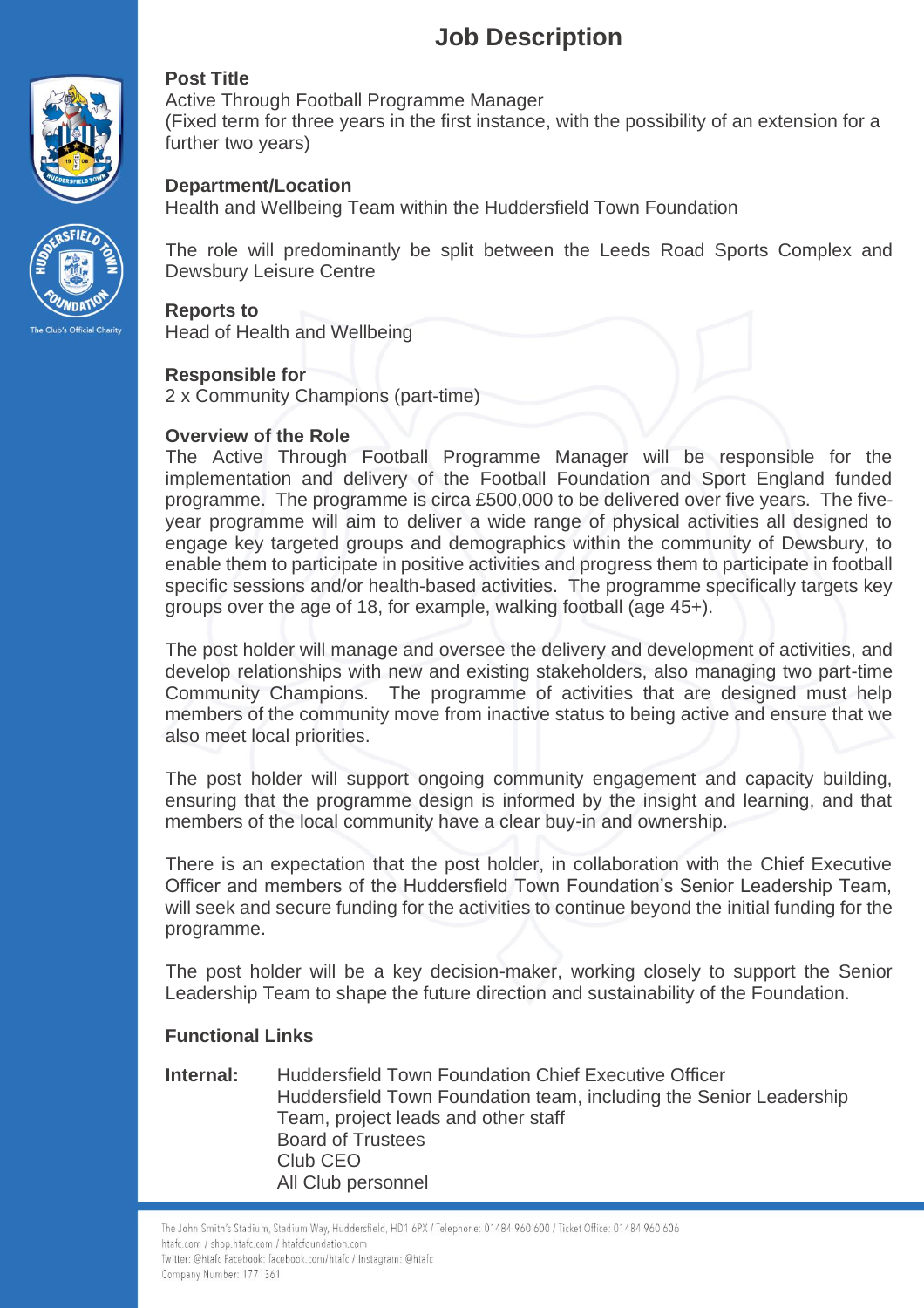**External:** Including, but not limited to:





Community Hubs The Football Foundation Sport England Community groups and third sector partners

## **Key Performance Indicators**

- The Active Through Football project is delivered within the allocated budget.
- Ensuring the programme meets all KPI's and sustainable partnerships are formed with a diverse range of community groups within Dewsbury.
- There is improved health and wellbeing of programme participants, measured by a range of different health indicator tools and this data is

## **Role Specific Responsibilities**

## **Strategic/Operational**

The post holder will be required to:

- Act as the programme's main point of contact, working in collaboration with the Football Foundation and Sport England, providing progress updates as required over the duration of the programme.
- Manage the project delivery plan and budget, ensuring both are kept updated over the duration of the programme.
- Be the main point of contact for the programme evaluation and data collection partners and fully engage with the Community of Learning to share and learn best practice with and from other places.
- Manage and implement the monitoring, evaluation, and learning plan (including key performance indicators and outcomes), liaising with programme stakeholders as required and reporting against the requirements set out in the plan.
- Facilitate and manage the relationships with local programme stakeholders (consortium members and wider programme partners), while developing new local relationships with community groups, organisations, and service users.
- Coordinate and support ongoing community engagement and capacity building in the place, ensuring that the delivery plan and approach are informed by the insight and learning, and that the local community has ownership of these.
- Manage the relationship with programme delivery agencies, ensuring the requirements set out within the grant terms and conditions are met, e.g., safeguarding requirements, data capture and analysis, etc.
- Travel to key settings within Dewsbury and wider to meet the needs of the organisation and programme.
- Develop and implement quality assurance systems and reporting mechanisms and provide information when required to the Huddersfield Town Foundation Senior Leadership Team, the Chief Executive Officer, and the Board of Trustees.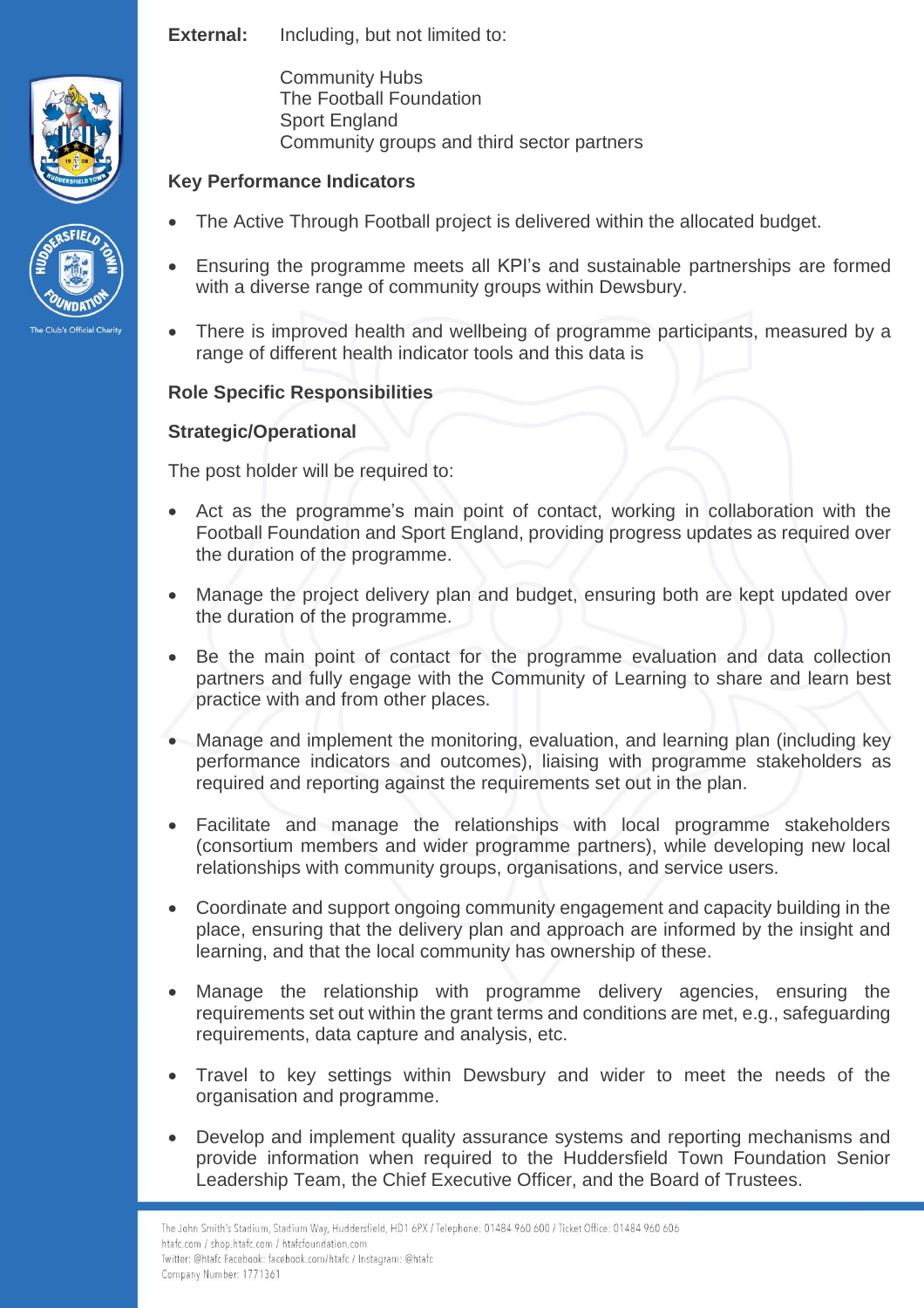



• Undertake any other duties as required by the Huddersfield Town Foundation Chief Executive Officer, the Head of Health and Wellbeing, and/or any other Senior Manager/Director.

## **Behaviour/Conduct**

The post holder will be required to:

- Be proactive with workload and interventions.
- Seek to continually develop their skills and knowledge.
- Adopt an organised and structured approach to fulfilling the duties and responsibilities of the role.
- Communicate appropriately at all levels.
- Be flexible in hours of work.
- Be trustworthy and adhere to the Club's Code of Conduct and Ethics.
- Adhere to protocol and respect confidentiality in all matters, also protecting any data relating to the area of work in accordance with the Data Protection Act 2018 and the General Data Protection Regulation (GDPR) 2018.
- Consistently demonstrate high standards of behaviour and appearance and encourage the same from others.
- Demonstrate a commitment to safeguarding and promoting the welfare of children and young people.
- Respect others and behave in an inclusive and non-discriminatory manner, taking account of all protected characteristics as specified in the Equality Act 2010.

### **Additional Information**

### **Safeguarding:**

Huddersfield Town Association Football Club (HTAFC) Ltd. is committed to safeguarding and promoting the welfare of children and young people and expects all staff and volunteers to share this commitment.

It is anticipated that the role of Active Through Football Programme Manager will involve the supervision of and work with children and young people or vulnerable adults; therefore, the post holder will require an Enhanced Criminal Records Check (CRC) through the Disclosure and Barring Service (DBS) and clearance for work in football by the FA.

Applicants must disclose all previous convictions including spent convictions in accordance with the associated legislation. The amendments to the Rehabilitation of Offenders Act 1974 (Exceptions) Order 1975 (2013 and 2020) provide that when applying for certain jobs and activities, certain convictions and cautions are considered 'protected'. This means that they do not need to be disclosed to employers, and if they are disclosed, employers cannot take them into account.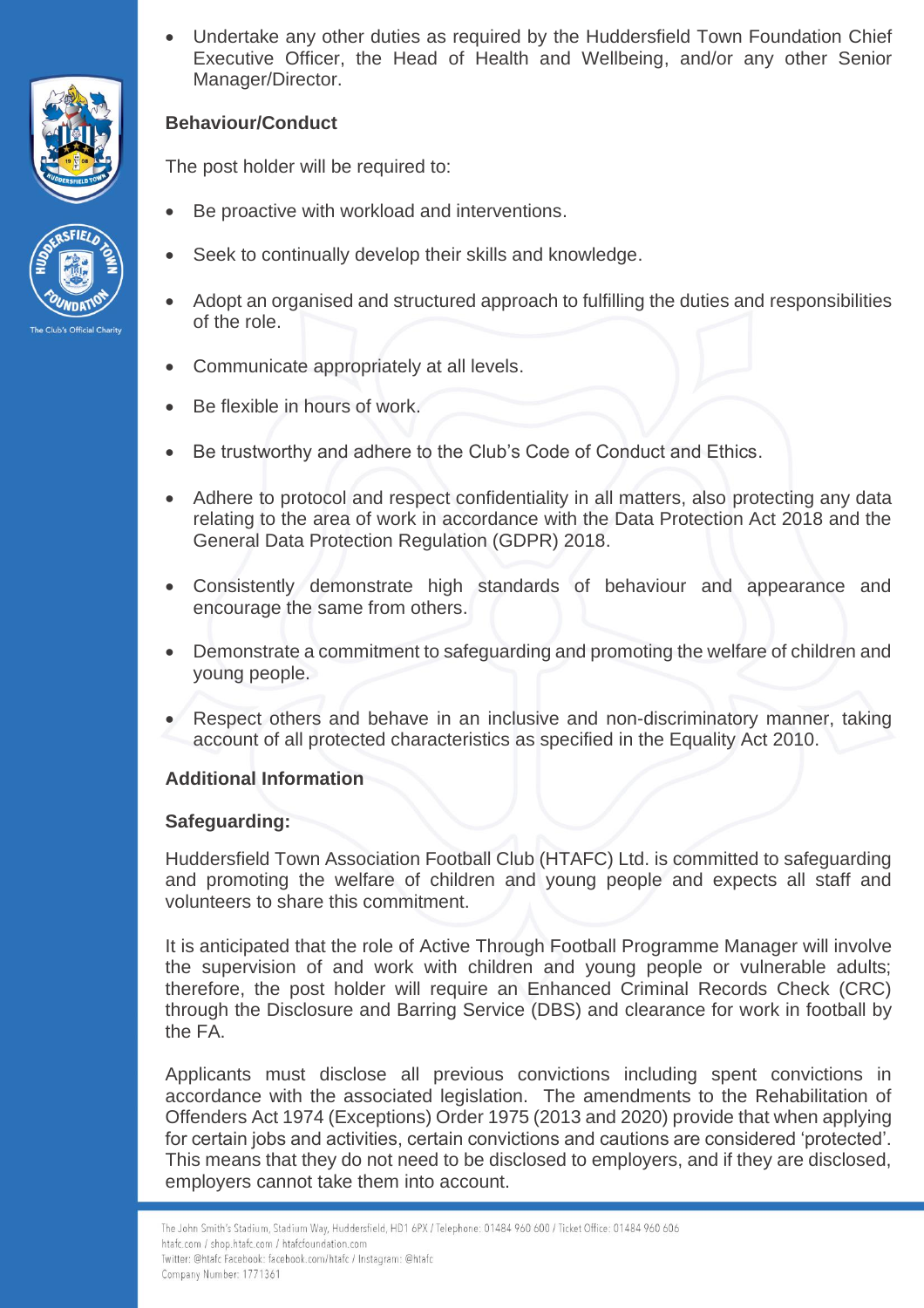Guidance about whether a conviction or caution should be disclosed can be found on the Ministry of Justice website.

The post holder will also be required to undergo safeguarding training, to be agreed with the Head of Safeguarding.

**Equality, Diversity, and Inclusion:**

Huddersfield Town AFC and the Huddersfield Town Foundation are diverse environments in which we respect all characteristics under the Equality Act 2010; we want everyone to feel valued and included within the Club and Foundation and to be able to achieve their full potential.

We have a zero-tolerance approach to any form of discrimination, and we are committed to the redress of any inequalities by taking positive action where appropriate. All employees are required to always support and uphold this zero-tolerance approach.

| <b>Accepted by:</b>   |  |
|-----------------------|--|
| <b>Name (Printed)</b> |  |
| <b>Name (Signed)</b>  |  |
| <b>Date</b>           |  |

**This Job Description was prepared in April 2022.**

**The proposed review of this Job Description is January 2023.**



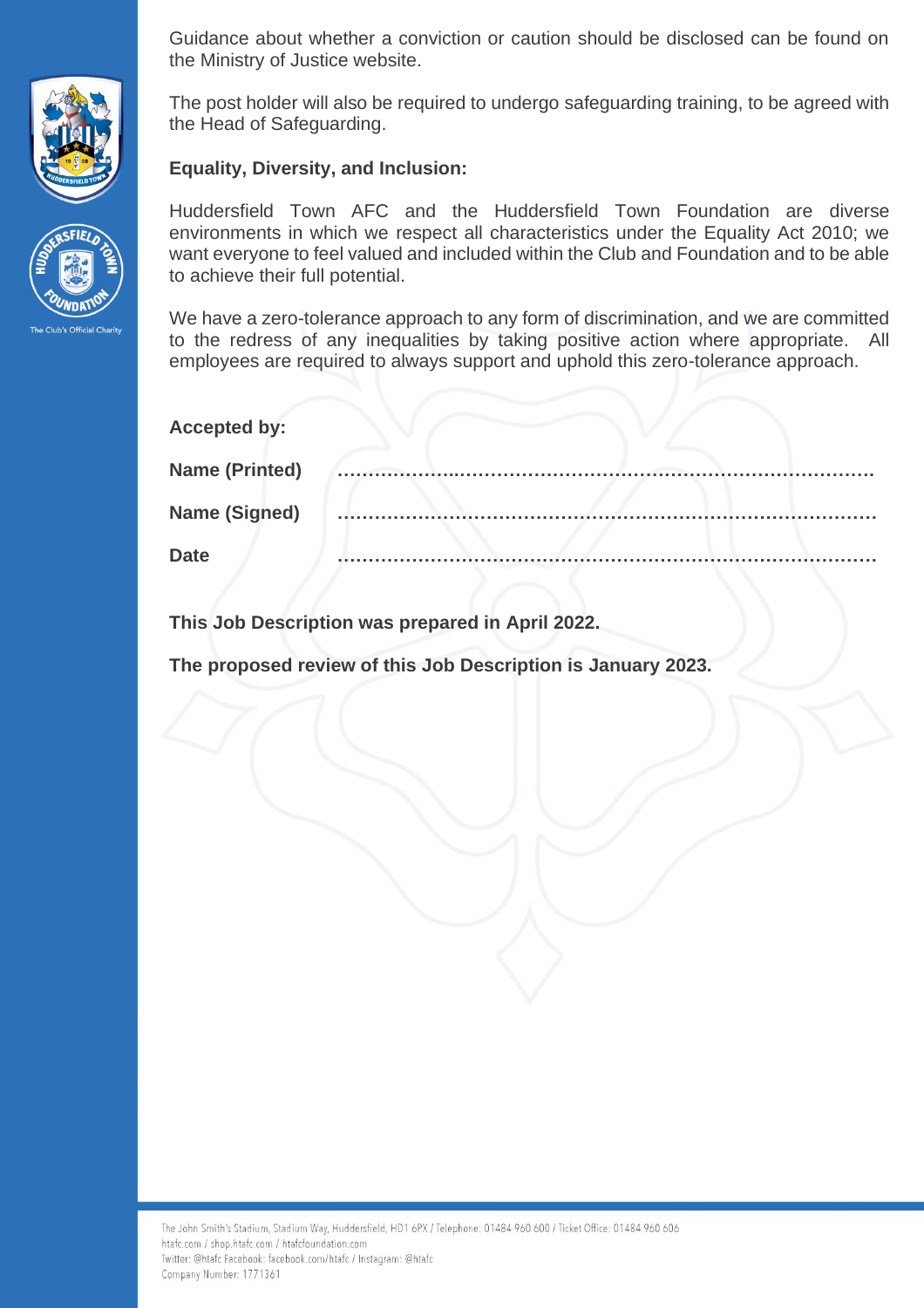# **Person Specification**



**VDA** The Club's Official Charity

## **Post Title**

Active Through Football Programme Manager (Fixed-term for three years in the first instance)

| Area of<br><b>Expertise</b>             | <b>Essential</b>                                                                                                                                               | <b>Desirable</b>                                                                                                                                |  |
|-----------------------------------------|----------------------------------------------------------------------------------------------------------------------------------------------------------------|-------------------------------------------------------------------------------------------------------------------------------------------------|--|
| <b>Experience</b>                       | Proven track record of<br>$\bullet$<br>successfully delivering multiple<br>projects.                                                                           | Previous experience in a<br>$\bullet$<br>health-related role.                                                                                   |  |
|                                         | Experience of working at a<br>local level with community<br>organisations.                                                                                     | Experience of working in the<br>$\bullet$<br>charitable sector and/or<br>football club community trust.                                         |  |
|                                         | Experience of community<br>engagement, links into<br>communities, and knowledge<br>of networks linked to local<br>communities.                                 | <b>Experience of event</b><br>management.                                                                                                       |  |
|                                         | Experience of and ability to<br>prepare, manage, and monitor<br>budgets.                                                                                       | Experience of delivering health<br>and wellbeing activities.                                                                                    |  |
|                                         | Successful experience of<br>working at a leadership level,<br>including involvement in<br>strategic groups, and line<br>managing and developing<br>others.     |                                                                                                                                                 |  |
| <b>Qualifications</b>                   | A good standard of general<br>education including GCSE<br>English and Maths at Grade<br>A*-C/Grade 9-4.                                                        | A degree or equivalent in a<br>$\bullet$<br>relevant discipline, e.g., Health<br>and Fitness, Sport<br>Development and<br>Management, Community |  |
|                                         |                                                                                                                                                                | Development.                                                                                                                                    |  |
|                                         | A Level 3 qualification e.g., A<br><b>Levels or BTEC Extended</b><br>Diploma (or equivalent).                                                                  | Safeguarding children<br>$\bullet$<br>qualification.                                                                                            |  |
|                                         |                                                                                                                                                                | First Aid qualification.<br>$\bullet$                                                                                                           |  |
| <b>Specific Skills</b><br>and Knowledge | Strong understanding of the<br>$\bullet$<br>Dewsbury area (or similar<br>community), its assets, and<br>the issues that people in this<br>community face.      | Knowledge and understanding<br>$\bullet$<br>of the health priorities across<br>Kirklees with a key focus on<br>Dewsbury.                        |  |
|                                         | <b>Excellent communication</b><br>$\bullet$<br>skills, both written and verbal,<br>and able to communicate<br>effectively with people from all<br>backgrounds. | Able to compose Service Level<br>Agreements or contracts for<br>project partners.                                                               |  |

The John Smith's Stadium, Stadium Way, Huddersfield, HD1 6PX / Telephone: 01484 960 600 / Ticket Office: 01484 960 606 htafc.com / shop.htafc.com / htafcfoundation.com Twitter: @htafc Facebook: facebook.com/htafc / Instagram: @htafc Company Number: 1771361